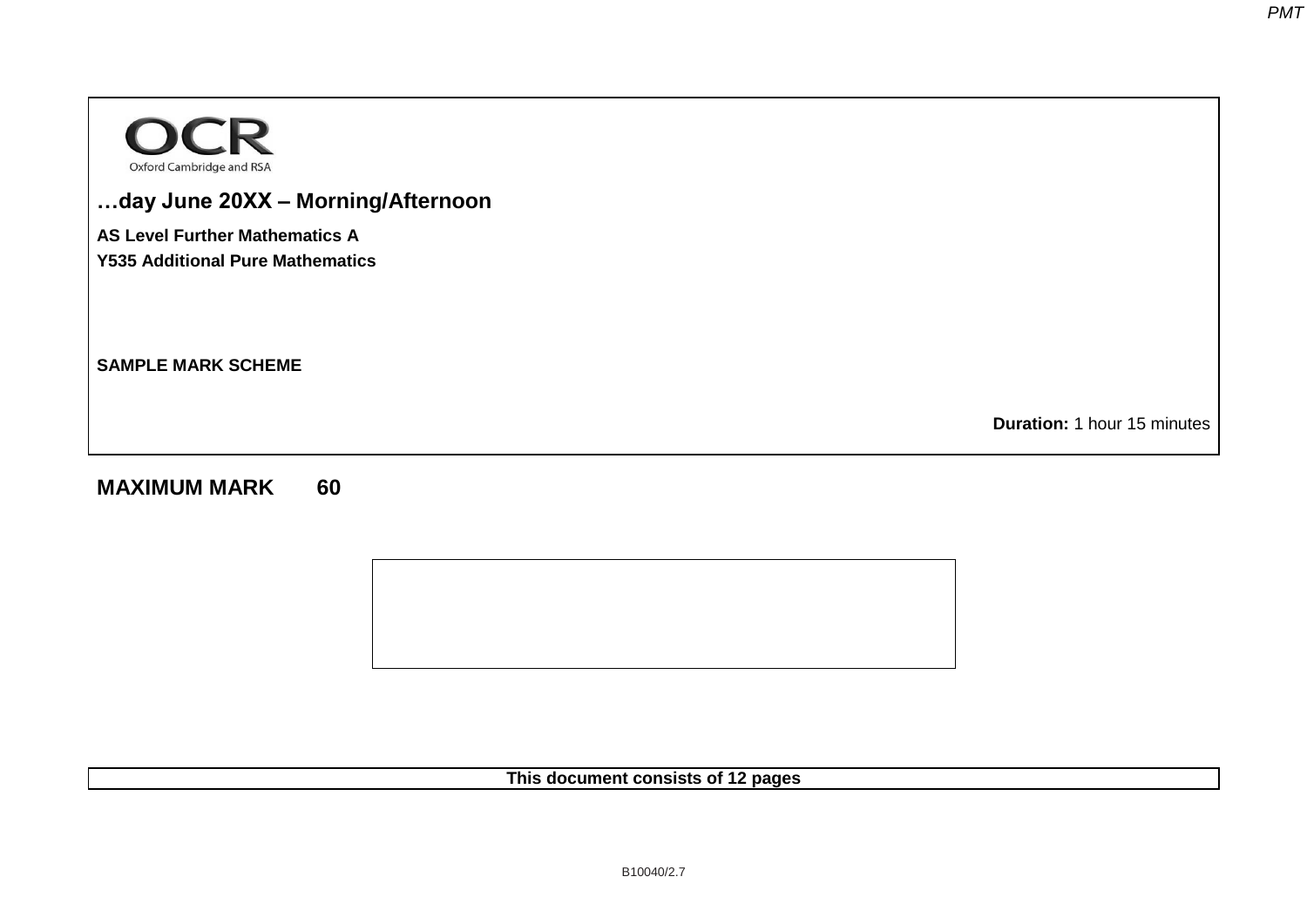# **Text Instructions**

# **1. Annotations and abbreviations**

| <b>Annotation in scoris</b> | <b>Meaning</b>                                                                             |
|-----------------------------|--------------------------------------------------------------------------------------------|
| $\sqrt{2}$ and $\bm{x}$     |                                                                                            |
| <b>BOD</b>                  | Benefit of doubt                                                                           |
| ${\rm FT}$                  | Follow through                                                                             |
| <b>ISW</b>                  | Ignore subsequent working                                                                  |
| M0, M1                      | Method mark awarded 0, 1                                                                   |
| A0, A1                      | Accuracy mark awarded 0, 1                                                                 |
| <b>B0, B1</b>               | Independent mark awarded 0, 1                                                              |
| ${\rm SC}$                  | Special case                                                                               |
| $\wedge$                    | Omission sign                                                                              |
| <b>MR</b>                   | Misread                                                                                    |
| Highlighting                |                                                                                            |
|                             |                                                                                            |
| Other abbreviations in      | <b>Meaning</b>                                                                             |
| mark scheme                 |                                                                                            |
| E1                          | Mark for explaining a result or establishing a given result                                |
| $dep*$                      | Mark dependent on a previous mark, indicated by *                                          |
| cao                         | Correct answer only                                                                        |
| oe                          | Or equivalent                                                                              |
| rot                         | Rounded or truncated                                                                       |
| soi                         | Seen or implied                                                                            |
| <b>WWW</b>                  | Without wrong working                                                                      |
| AG                          | Answer given                                                                               |
| awrt                        | Anything which rounds to                                                                   |
| $\rm BC$                    | By Calculator                                                                              |
| DR                          | This question included the instruction: In this question you must show detailed reasoning. |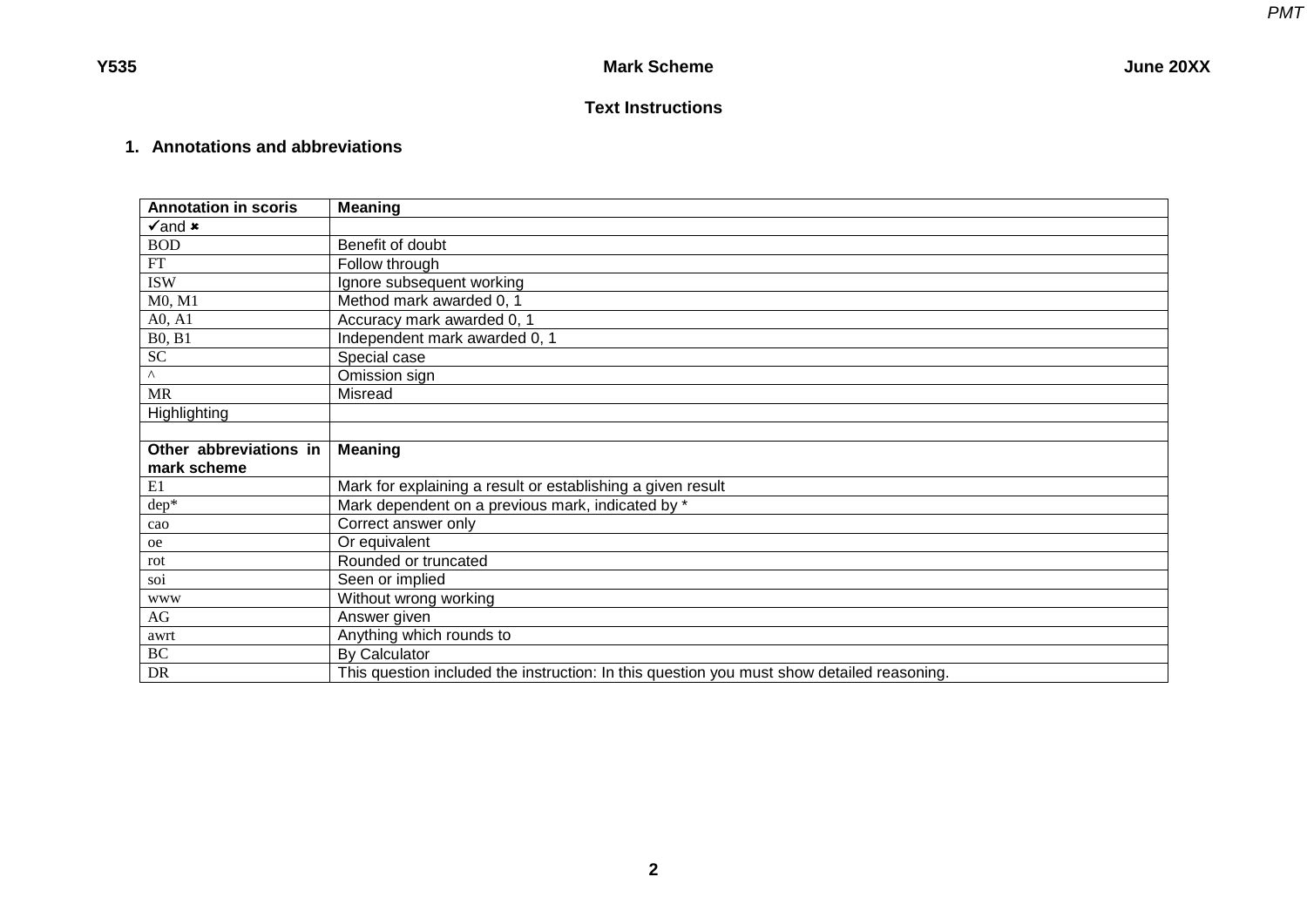# **2. Subject-specific Marking Instructions for AS Level Further Mathematics A**

- a Annotations should be used whenever appropriate during your marking. The A, M and B annotations must be used on your standardisation scripts for responses that are not awarded either 0 or full marks. It is vital that you annotate standardisation scripts fully to show how the marks have been awarded. For subsequent marking you must make it clear how you have arrived at the mark you have awarded.
- b An element of professional judgement is required in the marking of any written paper. Remember that the mark scheme is designed to assist in marking incorrect solutions. Correct solutions leading to correct answers are awarded full marks but work must not be judged on the answer alone, and answers that are given in the question, especially, must be validly obtained; key steps in the working must always be looked at and anything unfamiliar must be investigated thoroughly. Correct but unfamiliar or unexpected methods are often signalled by a correct result following an apparently incorrect method. Such work must be carefully assessed. When a candidate adopts a method which does not correspond to the mark scheme, escalate the question to your Team Leader who will decide on a course of action with the Principal Examiner. If you are in any doubt whatsoever you should contact your Team Leader.
- c The following types of marks are available.

## **M**

A suitable method has been selected and *applied* in a manner which shows that the method is essentially understood. Method marks are not usually lost for numerical errors, algebraic slips or errors in units. However, it is not usually sufficient for a candidate just to indicate an intention of using some method or just to quote a formula; the formula or idea must be applied to the specific problem in hand, e.g. by substituting the relevant quantities into the formula. In some cases the nature of the errors allowed for the award of an M mark may be specified.

## **A**

Accuracy mark, awarded for a correct answer or intermediate step correctly obtained. Accuracy marks cannot be given unless the associated Method mark is earned (or implied). Therefore M0 A1 cannot ever be awarded.

# **B**

Mark for a correct result or statement independent of Method marks.

## **E**

Mark for explaining a result or establishing a given result. This usually requires more working or explanation than the establishment of an unknown result.

Unless otherwise indicated, marks once gained cannot subsequently be lost, e.g. wrong working following a correct form of answer is ignored. Sometimes this is reinforced in the mark scheme by the abbreviation isw. However, this would not apply to a case where a candidate passes through the correct answer as part of a wrong argument.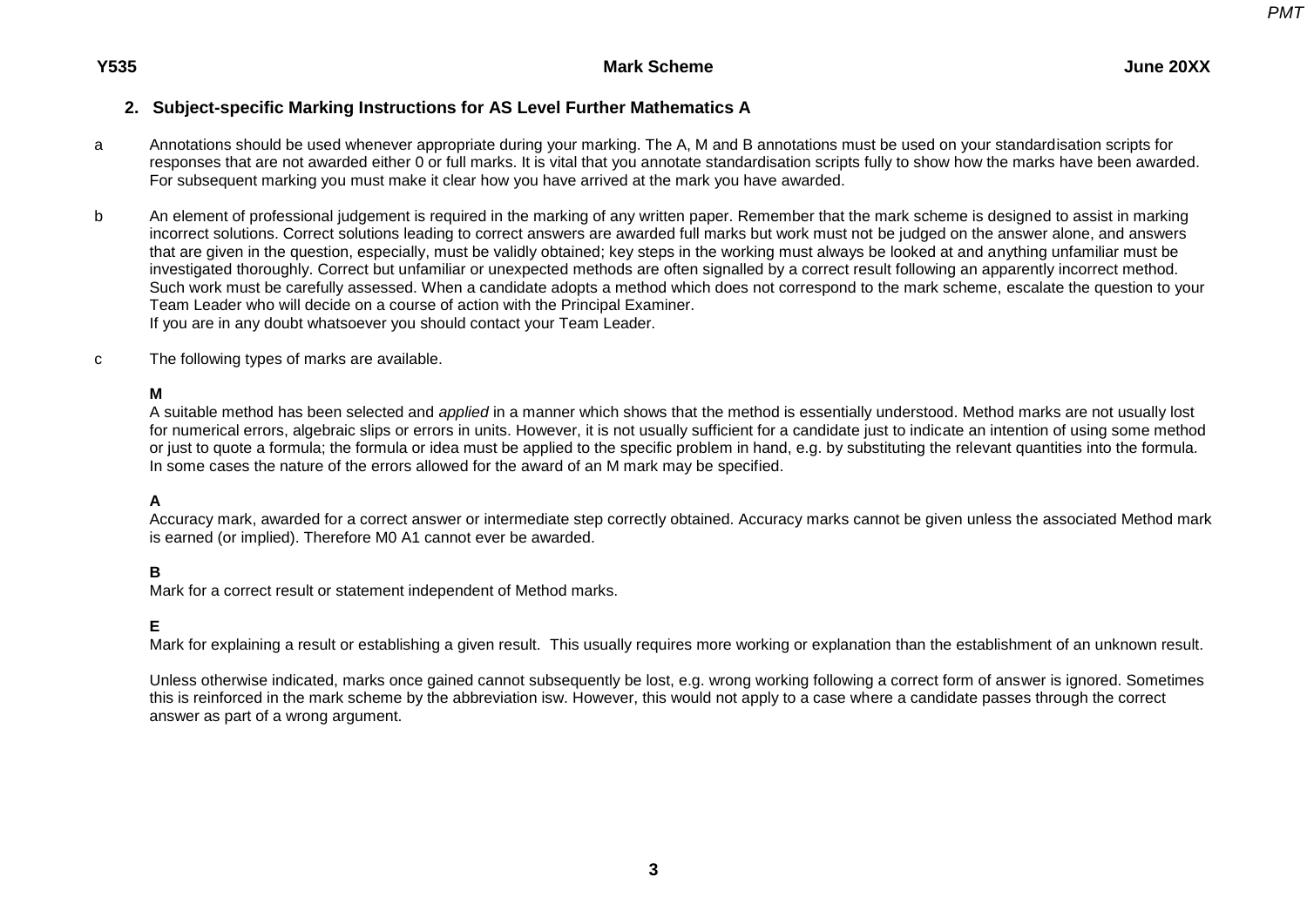### **Y535 Mark Scheme June 20XX**

d When a part of a question has two or more 'method' steps, the M marks are in principle independent unless the scheme specifically says otherwise; and similarly where there are several B marks allocated. (The notation 'dep\*' is used to indicate that a particular mark is dependent on an earlier, asterisked, mark in the scheme.) Of course, in practice it may happen that when a candidate has once gone wrong in a part of a question, the work from there on is worthless so that no more marks can sensibly be given. On the other hand, when two or more steps are successfully run together by the candidate, the earlier marks are implied and full credit must be given.

e The abbreviation FT implies that the A or B mark indicated is allowed for work correctly following on from previously incorrect results. Otherwise, A and B marks are given for correct work only – differences in notation are of course permitted. A (accuracy) marks are not given for answers obtained from incorrect working. When A or B marks are awarded for work at an intermediate stage of a solution, there may be various alternatives that are equally acceptable. In such cases, what is acceptable will be detailed in the mark scheme. If this is not the case please, escalate the question to your Team Leader who will decide on a course of action with the Principal Examiner.

Sometimes the answer to one part of a question is used in a later part of the same question. In this case, A marks will often be 'follow through'. In such cases you must ensure that you refer back to the answer of the previous part question even if this is not shown within the image zone. You may find it easier to mark follow through questions candidate-by-candidate rather than question-by-question.

- f Unless units are specifically requested, there is no penalty for wrong or missing units as long as the answer is numerically correct and expressed either in SI or in the units of the question (e.g. lengths will be assumed to be in metres unless in a particular question all the lengths are in km, when this would be assumed to be the unspecified unit.) We are usually quite flexible about the accuracy to which the final answer is expressed; over-specification is usually only penalised where the scheme explicitly says so. When a value is given in the paper only accept an answer correct to at least as many significant figures as the given value. This rule should be applied to each case. When a value is not given in the paper accept any answer that agrees with the correct value to 2 s.f. Follow through should be used so that only one mark is lost for each distinct accuracy error, except for errors due to premature approximation which should be penalised only once in the examination. There is no penalty for using a wrong value for *g*. E marks will be lost except when results agree to the accuracy required in the question.
- g Rules for replaced work: if a candidate attempts a question more than once, and indicates which attempt he/she wishes to be marked, then examiners should do as the candidate requests; if there are two or more attempts at a question which have not been crossed out, examiners should mark what appears to be the last (complete) attempt and ignore the others. NB Follow these maths-specific instructions rather than those in the assessor handbook.
- h For a genuine misreading (of numbers or symbols) which is such that the object and the difficulty of the question remain unaltered, mark according to the scheme but following through from the candidate's data. A penalty is then applied; 1 mark is generally appropriate, though this may differ for some papers. This is achieved by withholding one A mark in the question. Marks designated as cao may be awarded as long as there are no other errors. E marks are lost unless, by chance, the given results are established by equivalent working. 'Fresh starts' will not affect an earlier decision about a misread. Note that a miscopy of the candidate's own working is not a misread but an accuracy error.
- i If a calculator is used, some answers may be obtained with little or no working visible. Allow full marks for correct answers (provided, of course, that there is nothing in the wording of the question specifying that analytical methods are required). Where an answer is wrong but there is some evidence of method, allow appropriate method marks. Wrong answers with no supporting method score zero. If in doubt, consult your Team Leader.
- j If in any case the scheme operates with considerable unfairness consult your Team Leader.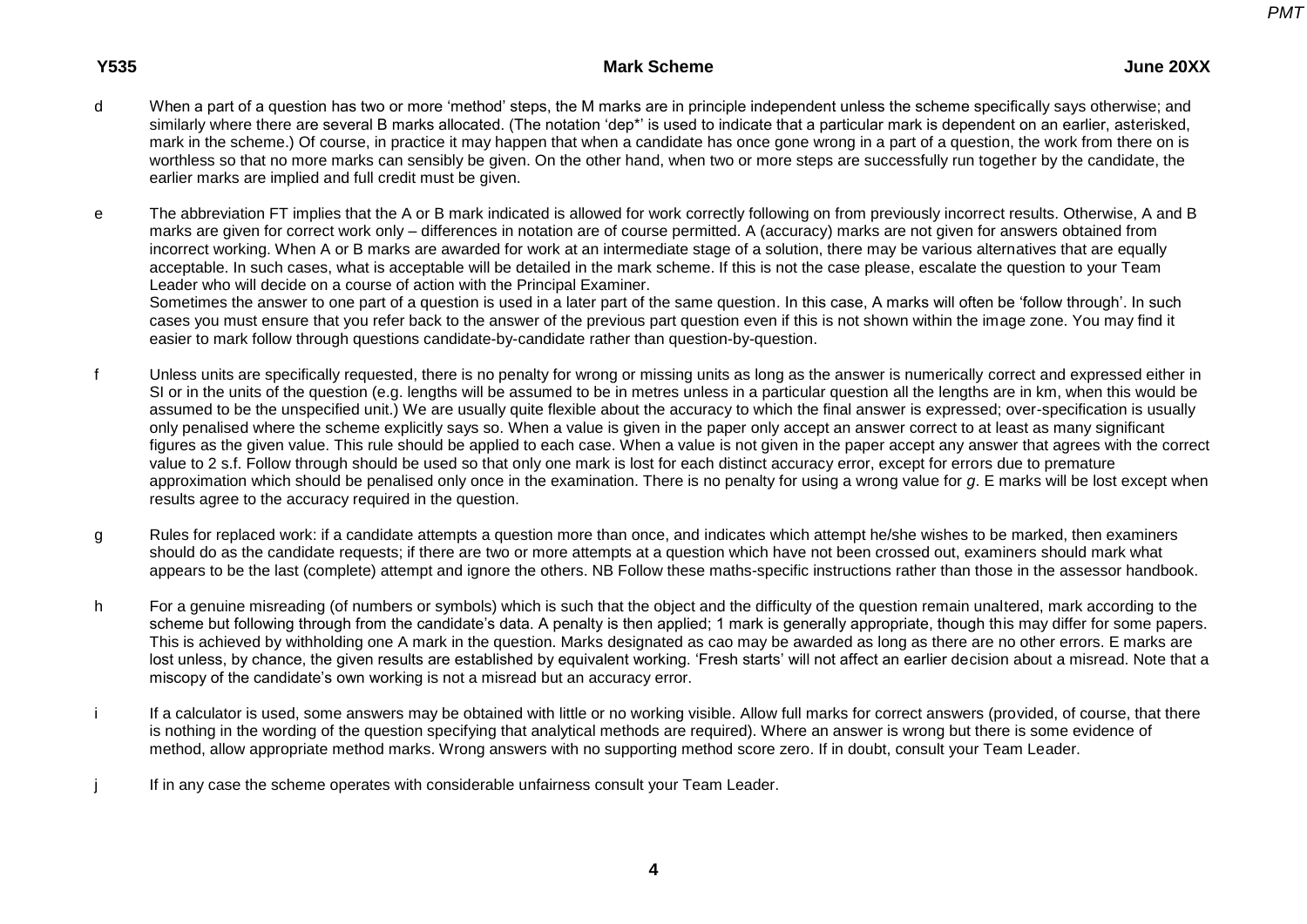|                | <b>Question</b> | <b>Answer</b>                                                                                  | <b>Marks</b>  | AO   | Guidance                            |                                                                                                                                        |  |  |
|----------------|-----------------|------------------------------------------------------------------------------------------------|---------------|------|-------------------------------------|----------------------------------------------------------------------------------------------------------------------------------------|--|--|
| $\mathbf{1}$   |                 |                                                                                                | M1            | 1.1  | Use of the limit in the given       | <b>ORBC</b>                                                                                                                            |  |  |
|                |                 | Set $u_{n+1} = u_n = \alpha \Rightarrow \alpha = \frac{12}{1+\alpha}$                          |               |      | reccurence relation                 | M1 "2" ENTER and iterating with 12                                                                                                     |  |  |
|                |                 |                                                                                                |               |      |                                     | $/(1 + ANS)$                                                                                                                           |  |  |
|                |                 | $\alpha$ = 3 and/or $\alpha$ = -4                                                              | ${\bf A1}$    | 1.1  | BC Solving for $\alpha$             | $A1 \rightarrow \alpha = 3$                                                                                                            |  |  |
|                |                 | Since $\alpha > 0$ (all terms are positive), $\alpha = 3$                                      | E1            | 2.2a | Explicitly rejecting the negative   |                                                                                                                                        |  |  |
|                |                 |                                                                                                |               |      | solution or justifying why there is |                                                                                                                                        |  |  |
|                |                 |                                                                                                |               |      | only one positive solution          |                                                                                                                                        |  |  |
|                |                 |                                                                                                | $[3]$         |      |                                     |                                                                                                                                        |  |  |
| $\overline{2}$ |                 | Area= $ (\mathbf{b}-\mathbf{a})\times(\mathbf{c}-\mathbf{a}) $                                 | M1            | 1.2  | Use of formula with attempted       |                                                                                                                                        |  |  |
|                |                 |                                                                                                |               |      | substitution                        |                                                                                                                                        |  |  |
|                |                 |                                                                                                | ${\bf A1}$    | 1.1  | Two correct vectors                 |                                                                                                                                        |  |  |
|                |                 |                                                                                                |               |      |                                     |                                                                                                                                        |  |  |
|                |                 | $=\begin{bmatrix} 7 \\ 0 \\ 3 \end{bmatrix} \times \begin{bmatrix} -4 \\ 4 \\ 3 \end{bmatrix}$ |               |      |                                     |                                                                                                                                        |  |  |
|                |                 |                                                                                                | $\mathbf{M1}$ | 1.1a | Attempt at vector product soi       | <b>BC</b>                                                                                                                              |  |  |
|                |                 | $=\left \begin{pmatrix} -12 \\ -33 \\ 28 \end{pmatrix}\right $                                 | <b>A1FT</b>   | 1.1  | For vector product FT their vectors | OR using formula                                                                                                                       |  |  |
|                |                 |                                                                                                |               |      |                                     | <b>M1A1FT</b> for                                                                                                                      |  |  |
|                |                 |                                                                                                |               |      |                                     |                                                                                                                                        |  |  |
|                |                 |                                                                                                |               |      |                                     |                                                                                                                                        |  |  |
|                |                 |                                                                                                |               |      |                                     | $\begin{pmatrix} a_2b_3 - a_3b_2 \\ a_3b_1 - b_1a_3 \\ a_1b_2 - a_2b_1 \end{pmatrix} = \begin{pmatrix} -12 \\ -33 \\ 28 \end{pmatrix}$ |  |  |
|                |                 |                                                                                                | <b>B1FT</b>   | 1.1  | FT their vector product             |                                                                                                                                        |  |  |
|                |                 | $=\sqrt{2017}$ (=44.9)                                                                         |               |      |                                     |                                                                                                                                        |  |  |
|                |                 |                                                                                                | $[5]$         |      |                                     |                                                                                                                                        |  |  |
| $\mathbf{3}$   |                 | $bG = \{be, ba, ba^2, b^2, bab, b^2a\}$                                                        | M1            | 1.1a | Attempt to pre-multiply by $b$      |                                                                                                                                        |  |  |
|                |                 |                                                                                                | ${\bf A1}$    | 1.1  | All six elements, unsimplified      |                                                                                                                                        |  |  |
|                |                 | $= \{ b, ba, ?$ ?, e, ??, a } using $b^2 = e$                                                  | ${\bf A1}$    | 1.1  | Noting that four elements are       |                                                                                                                                        |  |  |
|                |                 |                                                                                                |               |      | known                               |                                                                                                                                        |  |  |
|                |                 | So $ba^2$ is either $a^2$ or ab                                                                | M1            | 2.1  | Use of the Latin-Square property    |                                                                                                                                        |  |  |
|                |                 | But $ba^2 = a^2$ only if $b = e$ , which it isn't                                              | E1            | 2.2a |                                     |                                                                                                                                        |  |  |
|                |                 | so $ba^2 = ab$                                                                                 |               |      |                                     |                                                                                                                                        |  |  |
|                |                 |                                                                                                | $[5]$         |      |                                     |                                                                                                                                        |  |  |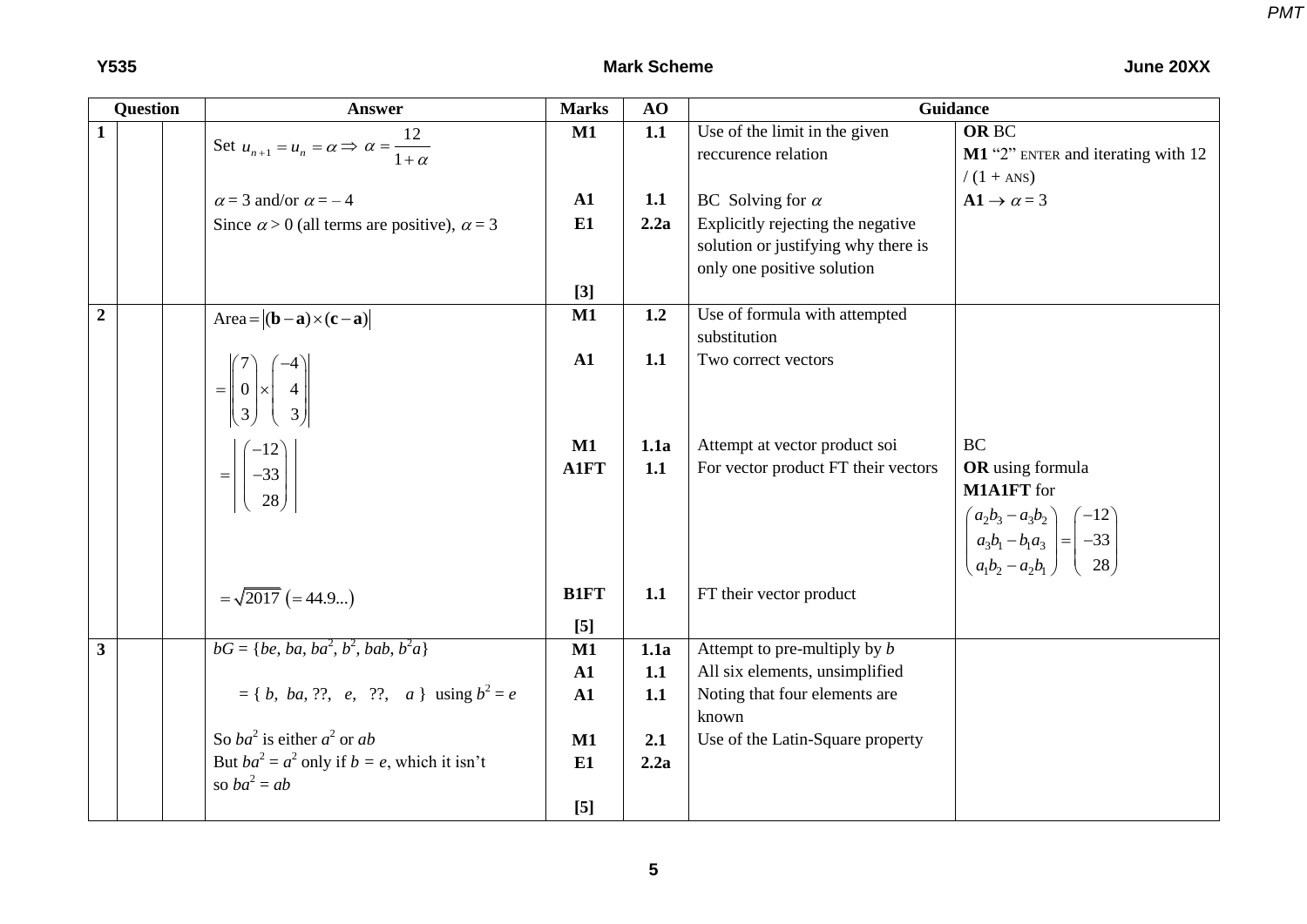|--|

|   | Question |  |                                                                          |                          |    | Answer                                         |       |    | <b>Marks</b> | AO   | <b>Guidance</b>                     |  |
|---|----------|--|--------------------------------------------------------------------------|--------------------------|----|------------------------------------------------|-------|----|--------------|------|-------------------------------------|--|
| 4 | (i)      |  |                                                                          | $= 100ab + 60(a+b) + 36$ |    |                                                |       |    | <b>M1</b>    | 1.1  | Correctly multiplied out given      |  |
|   |          |  |                                                                          |                          |    |                                                |       |    |              |      | expression                          |  |
|   |          |  | $=10(10ab+6(a+b)+3)+6$<br>and $n = 10ab + 6(a+b) + 3$ is odd since it is |                          |    |                                                |       |    | ${\bf A1}$   | 3.1a | Correctly identified "tens" term    |  |
|   |          |  |                                                                          |                          |    |                                                |       |    | E1           | 2.4  | Proper explanation that $n$ is odd  |  |
|   |          |  | $even + even + odd$                                                      |                          |    |                                                |       |    |              |      |                                     |  |
|   |          |  |                                                                          |                          |    |                                                | $[3]$ |    |              |      |                                     |  |
| 4 | (ii)     |  |                                                                          | <b>16</b>                | 36 | 56                                             | 76    | 96 | M1           | 1.1  | For most entries correct ( $\leq 2$ |  |
|   |          |  | <b>16</b>                                                                | 56                       | 76 | 96                                             | 16    | 36 |              |      | errors)                             |  |
|   |          |  |                                                                          |                          |    |                                                |       |    | ${\bf A1}$   | 1.1  | For all entries correct             |  |
|   |          |  | 36                                                                       | 76                       | 96 | 16                                             | 36    | 56 |              |      |                                     |  |
|   |          |  | 56                                                                       | 96                       | 16 | 36                                             | 56    | 76 |              |      |                                     |  |
|   |          |  | 76                                                                       | 16                       | 36 | 56                                             | 76    | 96 |              |      |                                     |  |
|   |          |  | 96                                                                       | 36                       | 56 | 76                                             | 96    | 16 |              |      |                                     |  |
|   |          |  |                                                                          |                          |    |                                                |       |    | $[2]$        |      |                                     |  |
| 4 | (iii)    |  |                                                                          |                          |    | Closure noted $-$ no new elements in the table |       |    | B1           | 2.5  | Or from $(i)$                       |  |
|   |          |  |                                                                          | (Associativity given)    |    |                                                |       |    |              |      |                                     |  |
|   |          |  |                                                                          | 76 is the identity       |    |                                                |       |    | B1           | 1.2  |                                     |  |
|   |          |  | Inverse-pairs 16, 36 and 56, 96 noted                                    |                          |    |                                                |       |    | B1           | 1.1  |                                     |  |
|   |          |  |                                                                          |                          |    |                                                |       |    | $[3]$        |      |                                     |  |
| 4 | (iv)     |  |                                                                          |                          |    | 16, 36, 56, 96 are all possible generators     |       |    | <b>B1</b>    | 2.2a |                                     |  |
|   |          |  |                                                                          |                          |    |                                                |       |    | $[1]$        |      |                                     |  |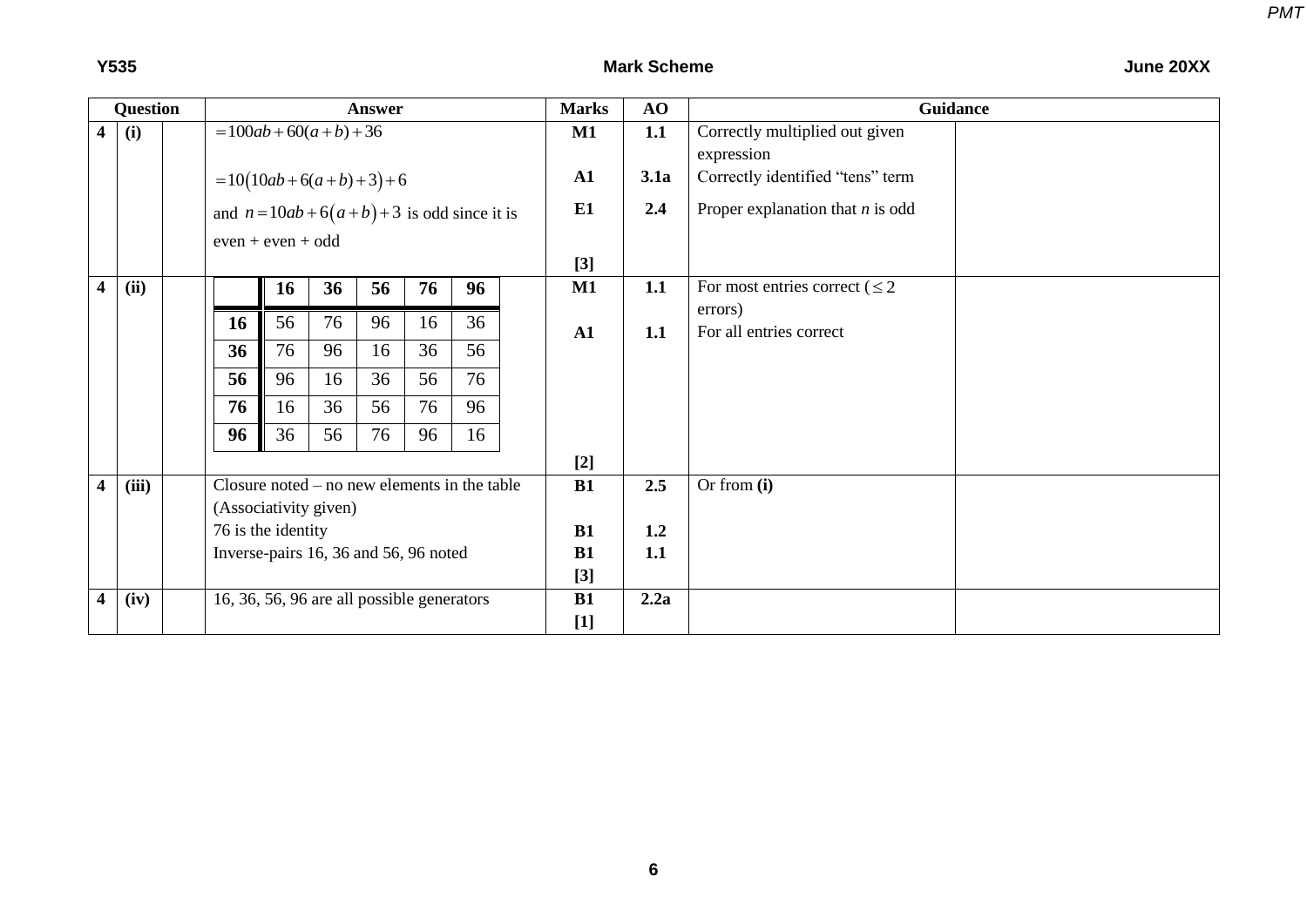|   | <b>Question</b> |     | <b>Answer</b>                                                    | <b>Marks</b> | AO   | <b>Guidance</b>          |                                                         |  |  |  |
|---|-----------------|-----|------------------------------------------------------------------|--------------|------|--------------------------|---------------------------------------------------------|--|--|--|
| 5 | (i)             | (a) | $f_r = 3x^2 - 2y$                                                | <b>B1</b>    | 1.1  |                          |                                                         |  |  |  |
|   |                 |     |                                                                  | $[1]$        |      |                          |                                                         |  |  |  |
| 5 | (i)             | (b) | $f_y = 3y^2 - 2x$                                                | <b>B1</b>    | 1.1  |                          |                                                         |  |  |  |
|   |                 |     |                                                                  | $[1]$        |      |                          |                                                         |  |  |  |
| 5 | (i)             | (c) | $3x^2 - 2y = 0$ and $3y^2 - 2x = 0$                              | M1           | 1.1a |                          | <b>OR</b> M13 $x^2 - 2y = 3y^2 - 2x$                    |  |  |  |
|   |                 |     | Substituting e.g. $y = \frac{3}{2}x^2$ into $y^2 = \frac{2}{3}x$ | M1           | 3.1a | Eliminating one variable | $\Rightarrow (x - y)\{3(x + y) + 2\} = 0$               |  |  |  |
|   |                 |     | $27x^4 - 8x = 0$                                                 | M1           | 1.1  | Solving their quartic    | $\Rightarrow$ x = y or x + y = $-\frac{2}{3}$           |  |  |  |
|   |                 |     | $x = 0$ or $x = \frac{2}{3}$                                     | ${\bf A1}$   | 1.1  |                          | <b>M1</b> Eliminating $2nd$ case since both             |  |  |  |
|   |                 |     | so S has a stationary point when $x = 0$ as                      | A1           | 1.1  |                          | x, y are positive ( $y = \frac{3}{2}x^2$ &              |  |  |  |
|   |                 |     | required                                                         |              |      |                          | $x=\frac{2}{3}y^2$ ) or from                            |  |  |  |
|   |                 |     | $\Rightarrow (x, y, z) = (0, 0, 1)$                              |              |      |                          | $3x^2-2(-\frac{2}{3}-x)=0$                              |  |  |  |
|   |                 |     |                                                                  |              |      |                          | $\Rightarrow 9x^2 + 6x + 4 = 0$ with $\Delta < 0$       |  |  |  |
|   |                 |     |                                                                  |              |      |                          | <b>M1</b> $y = x \implies x^2 = \frac{2}{3}x$ , etc. as |  |  |  |
|   |                 |     |                                                                  |              |      |                          | before                                                  |  |  |  |
|   |                 |     |                                                                  | [6]          |      |                          |                                                         |  |  |  |
| 5 | (i)             | (d) | $\left(\frac{2}{3}, \frac{2}{3}, \frac{19}{27}\right)$           | <b>B1</b>    | 1.1  |                          |                                                         |  |  |  |
|   |                 |     |                                                                  | $[1]$        |      |                          |                                                         |  |  |  |
| 5 | (ii)            |     | When $x = a$ , $f_y = 3y^2 - 2a = 0$                             | $M1$         | 3.1a |                          |                                                         |  |  |  |
|   |                 |     | $y = \pm \sqrt{\frac{3}{2}a}$ , so one solution implies $a = 0$  | E1           | 2.2a |                          |                                                         |  |  |  |
|   |                 |     | $z = f(a, y) = y^3 - 2ay + 1 + a^3$                              |              |      |                          |                                                         |  |  |  |
|   |                 |     | Therefore the equation of the section is<br>$z = y^3 + 1$        | A1           | 3.2a |                          |                                                         |  |  |  |
|   |                 |     |                                                                  | $[3]$        |      |                          |                                                         |  |  |  |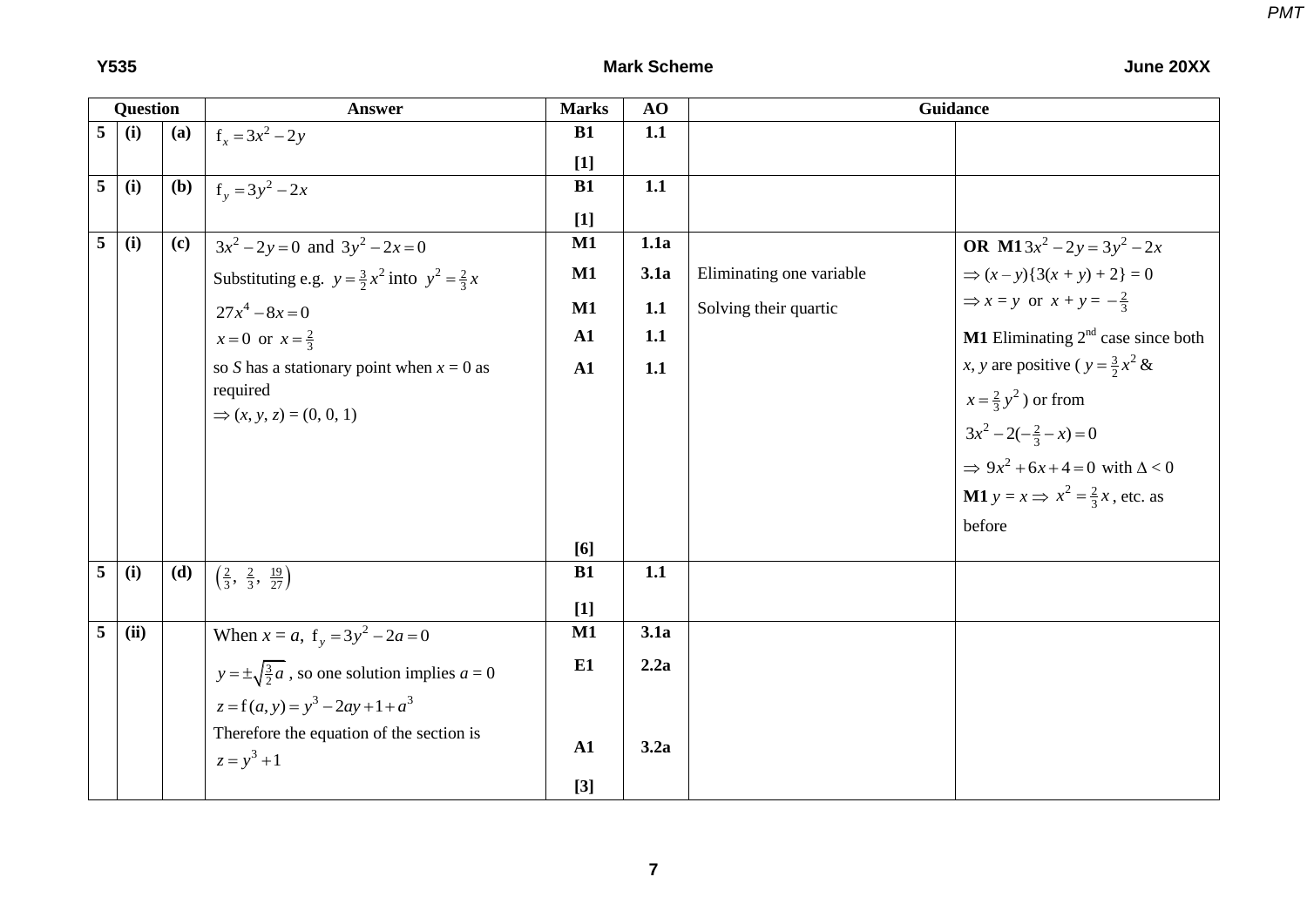### **Y535 Mark Scheme June 20XX**

|   | <b>Question</b> | <b>Answer</b>                                     | <b>Marks</b>  | AO               | <b>Guidance</b>                   |             |
|---|-----------------|---------------------------------------------------|---------------|------------------|-----------------------------------|-------------|
| 6 | (i)             | <i>R</i> given by $12\sqrt{1.049} = 1.004$        | <b>B1</b>     | 2.3              |                                   |             |
|   |                 | The amount owed at end of next month is           | E1            | 3.3              |                                   |             |
|   |                 | $R \times$ amount owed at end of previous month   |               |                  |                                   |             |
|   |                 |                                                   |               |                  |                                   |             |
|   |                 | $-M$ is his monthly repayment                     | E1            | 1.1              |                                   |             |
|   |                 |                                                   | $[3]$         |                  |                                   |             |
| 6 | (ii)            | $L_{n+1} - R L_n = -M$ has Complementary          | <b>B1</b>     | 1.2              | $(R = 1.004)$                     |             |
|   |                 | Solution                                          |               |                  |                                   |             |
|   |                 | $L_n = AR^n$                                      |               |                  |                                   |             |
|   |                 | For Particular Solution, try $L_n = b$ and        | M1            | 1.1a             |                                   |             |
|   |                 | substitute it into the recurrence relation to get |               |                  |                                   |             |
|   |                 | $b(R-1) = M \Rightarrow b = 250M$                 | ${\bf A1}$    | 1.1              |                                   |             |
|   |                 |                                                   | <b>B1FT</b>   | 1.1              | FT provided CS has 1 arbitrary    |             |
|   |                 | General Solution is thus $L_n = AR^n + 250M$      |               |                  | constant and PS has none          |             |
|   |                 | $L_0 = P \Rightarrow$                             | M1            | 1.1              | Use of known term to evaluate the |             |
|   |                 | $A = P - 250M$                                    |               |                  | constant                          |             |
|   |                 | $\Rightarrow$ Solution is                         | A1            | 1.1              |                                   |             |
|   |                 |                                                   |               |                  |                                   |             |
|   |                 | $L_n = (P - 250M) \times 1.004^h + 250M$          |               |                  |                                   |             |
|   |                 |                                                   | [6]           |                  |                                   |             |
| 6 | (iii)           | $L_n = 0$ when $n = 120$ and $P = 100 000$ gives  | $\mathbf{M1}$ | 3.1 <sub>b</sub> | Substituting $L_n = 0$ and a      |             |
|   |                 |                                                   |               |                  | numerical value of $n$ into their |             |
|   |                 |                                                   |               |                  | solution                          |             |
|   |                 | $(100000 - 250M) \times 1.004^{120} + 250M = 0$   | <b>A1FT</b>   | 1.1              | Correct, unsimplified             |             |
|   |                 |                                                   |               |                  | FT their $n$                      |             |
|   |                 | $\Rightarrow$ M = 1051 (to nearest £)             | ${\bf A1}$    | 3.4              |                                   | 85909.87239 |
|   |                 |                                                   | $[3]$         |                  |                                   |             |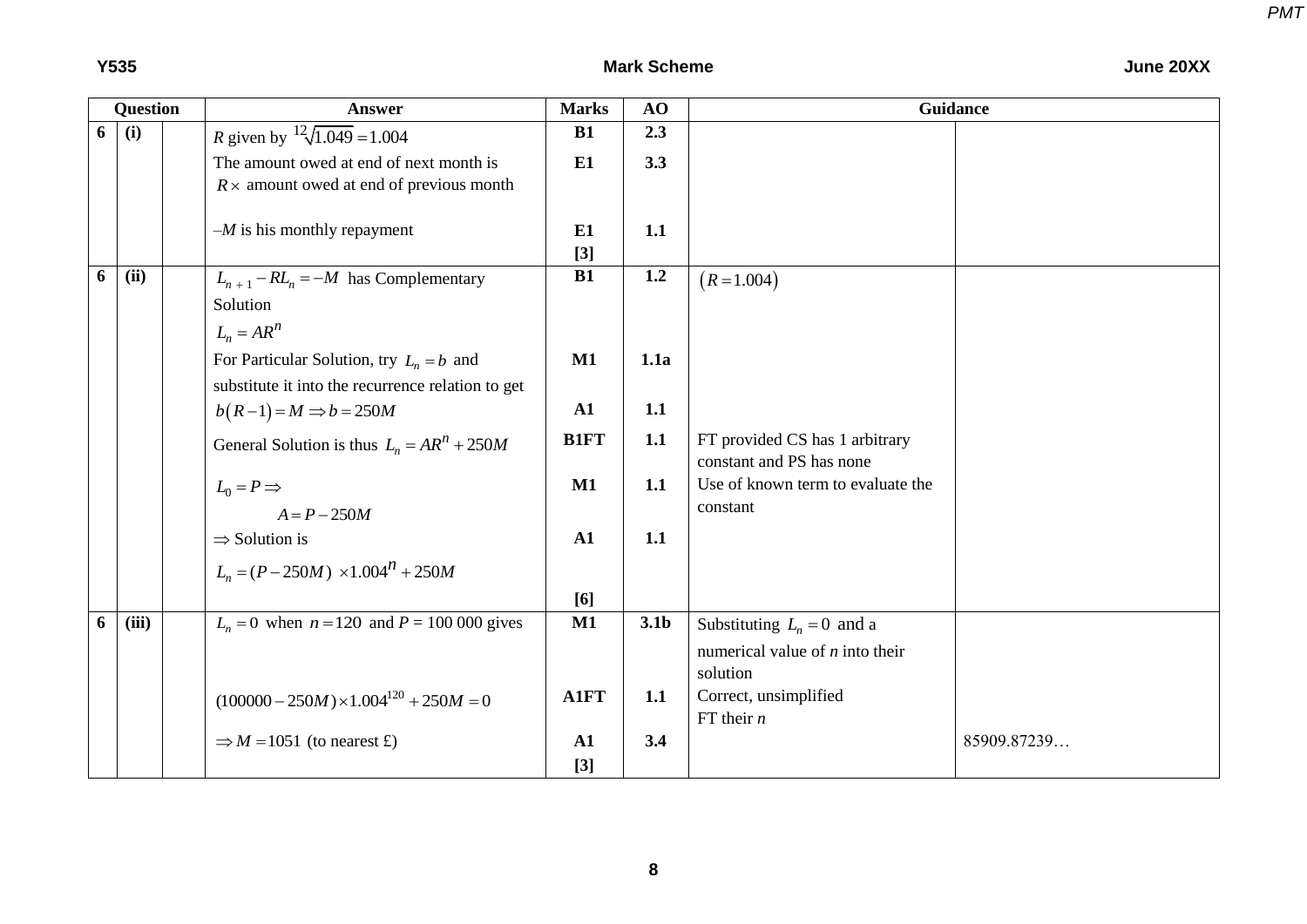|                | <b>Question</b> |     | Answer                                                       | <b>Marks</b>     | AO   |                                        | Guidance                                   |
|----------------|-----------------|-----|--------------------------------------------------------------|------------------|------|----------------------------------------|--------------------------------------------|
| 6 <sup>1</sup> | (iv)            |     | $(*)$ becomes                                                | M1               | 3.5c | Expression involving $L_n$ inside the  | Accept equivalent "floor" or               |
|                |                 |     | $L_{n+1} = \text{INT}(1.004L_n + 1) - M$                     |                  |      | <b>INT</b> function                    | "ceiling" function expressions.            |
|                |                 |     |                                                              | ${\bf A1}$       | 3.3  | Correct                                |                                            |
|                |                 |     |                                                              |                  |      | Also $L_{n+1} = INT(1.004L_n - M + 1)$ |                                            |
|                |                 |     |                                                              |                  |      | or $L_{n+1} = INT(1.004L_n) - M + 1$   |                                            |
|                |                 |     |                                                              | $[1]$            |      |                                        |                                            |
| $\overline{7}$ | (i)             | (a) | Let 17   M, then $M = 17m$                                   | M1               | 1.1a | Attempt either "if" or "only if"       | OR M1 Consider $5N + M = 51a$              |
|                |                 |     | $\Rightarrow$ a - 5b = 17m                                   |                  |      |                                        | (or any $xN + yM = 17z$ )                  |
|                |                 |     | $N = 10a + b = 10(a - 5b) + 51b$                             | ${\bf A1}$       | 1.1  | Simple case                            | <b>M1</b> If 17   N, say $N = 17n$ ,       |
|                |                 |     | $=17m+51b=17(m+3b)$                                          |                  |      |                                        | Then $5N = 35n$                            |
|                |                 |     | so $17 \mid N$                                               |                  |      |                                        |                                            |
|                |                 |     | Let 17   N, then $N = 17n$                                   | M1               | 2.1  | Attempt other direction                | A1 so $M = 51a - 5N = 17(3a - 5n)$         |
|                |                 |     | $\Rightarrow 10a + b = 17n$                                  |                  |      |                                        | and $17 \mid M$                            |
|                |                 |     | $10M = 10a - 50b = (10a + b) - 51b$                          | ${\bf A1}$       | 2.4  | Allow without $\text{hcf}(10, 17)$     | <b>A1</b> If $17 \mid M$ , say $M = 17m$ , |
|                |                 |     | $= 17n - 51b = 17(n - 3b)$                                   |                  |      | considered                             | then $5N = 51a - M = 17(3a - m)$           |
|                |                 |     | $\text{hcf}(10,17) = 1$ so 17   M                            | E1               | 2.2a | $hcf(10, 17)$ oe considered            | <b>E1</b> hcf(5, 17) = 1 we have 17   N    |
|                |                 |     |                                                              |                  |      | and conclusion                         | therefore 17 $\mid$ N if and only if       |
|                |                 |     | therefore 17   N if and only if 17   M                       |                  |      |                                        | 17 M                                       |
|                |                 |     |                                                              | $\left[5\right]$ |      |                                        |                                            |
| $\overline{7}$ | (i)             | (b) | $4097 \rightarrow a = 409, b = 7$                            | M1               | 1.1  | Starting this process (first stage     |                                            |
|                |                 |     | $\rightarrow M = 409 - 35 = 374$                             |                  |      | correctly attempted)                   |                                            |
|                |                 |     | $374 \rightarrow a = 37, b = 4 \rightarrow M = 37 - 20 = 17$ | ${\bf A1}$       | 2.2a |                                        |                                            |
|                |                 |     | Then $17 17 \Rightarrow 17 4097$                             |                  |      |                                        | Including all working                      |
|                |                 |     |                                                              | $[2]$            |      |                                        |                                            |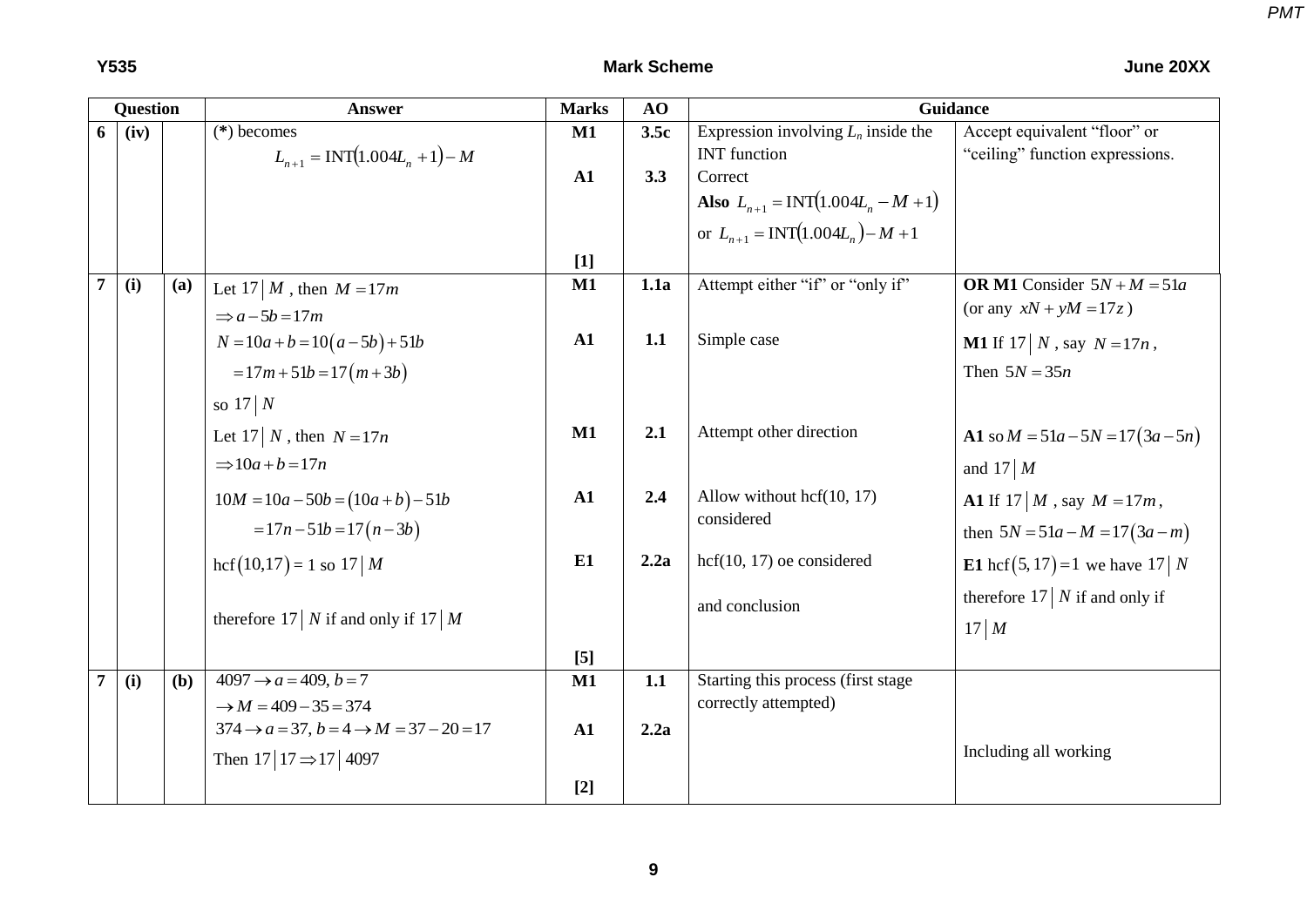#### **Y535 Mark Scheme June 20XX**

| Question |     | Answer                                                                                                                                                         | <b>Marks</b>   | AO                | Guidance                                                                                                                                                                                                           |                                                                                                                                                                                          |
|----------|-----|----------------------------------------------------------------------------------------------------------------------------------------------------------------|----------------|-------------------|--------------------------------------------------------------------------------------------------------------------------------------------------------------------------------------------------------------------|------------------------------------------------------------------------------------------------------------------------------------------------------------------------------------------|
| (ii)     | (a) | $1001_n = n^3 + 1$                                                                                                                                             | $\mathbf{M1}$  | 1.1               | Express as a polynomial in $n$                                                                                                                                                                                     |                                                                                                                                                                                          |
|          |     | $\equiv (n+1)(n^2-n+1)$<br>For $n \ge 2$ we have $n+1 \ge 3$                                                                                                   | $\mathbf{M1}$  | 2.1               | Factorise and establish one factor<br>as non-trivial                                                                                                                                                               |                                                                                                                                                                                          |
|          |     | and $n^2 - n + 1 \ge 3$ , so neither factor is 1<br>So $1001n$ is composite                                                                                    | E1             | 2.4               | Establish the other factor as non-<br>trivial and conclude                                                                                                                                                         |                                                                                                                                                                                          |
|          |     |                                                                                                                                                                | $[3]$          |                   |                                                                                                                                                                                                                    |                                                                                                                                                                                          |
| (ii)     | (b) | $10001_n = n^4 + 1$<br>$n = 2$ 4 6 8<br>$n^4 + 1 = 17$ 257 1297 4097 = 17k<br>17 is a factor of 4097 (from $(i)(b)$ ) so $n = 8$<br>provides a counter-example | B1<br>M1<br>E1 | 1.1<br>1.1<br>2.1 | Method for searching for possible<br>candidates<br>NB $10^4$ +1=73×137,<br>$12^4 + 1 = 89 \times 233$ ,<br>$14^4 + 1 = 41 \times 937$ ,<br>$16^4$ +1 is prime,<br>etc., so other counter-examples are<br>available | $(k = 241$ not required)<br><b>OR</b> Working mod 17,<br>E1 $36^4 + 1 \equiv 2^4 + 1 = 17 \equiv 0$<br>so $n = 36$ is also a counter-example<br>(in fact, all $n = 34k + 2$ , of course) |
|          |     |                                                                                                                                                                | $[3]$          |                   |                                                                                                                                                                                                                    |                                                                                                                                                                                          |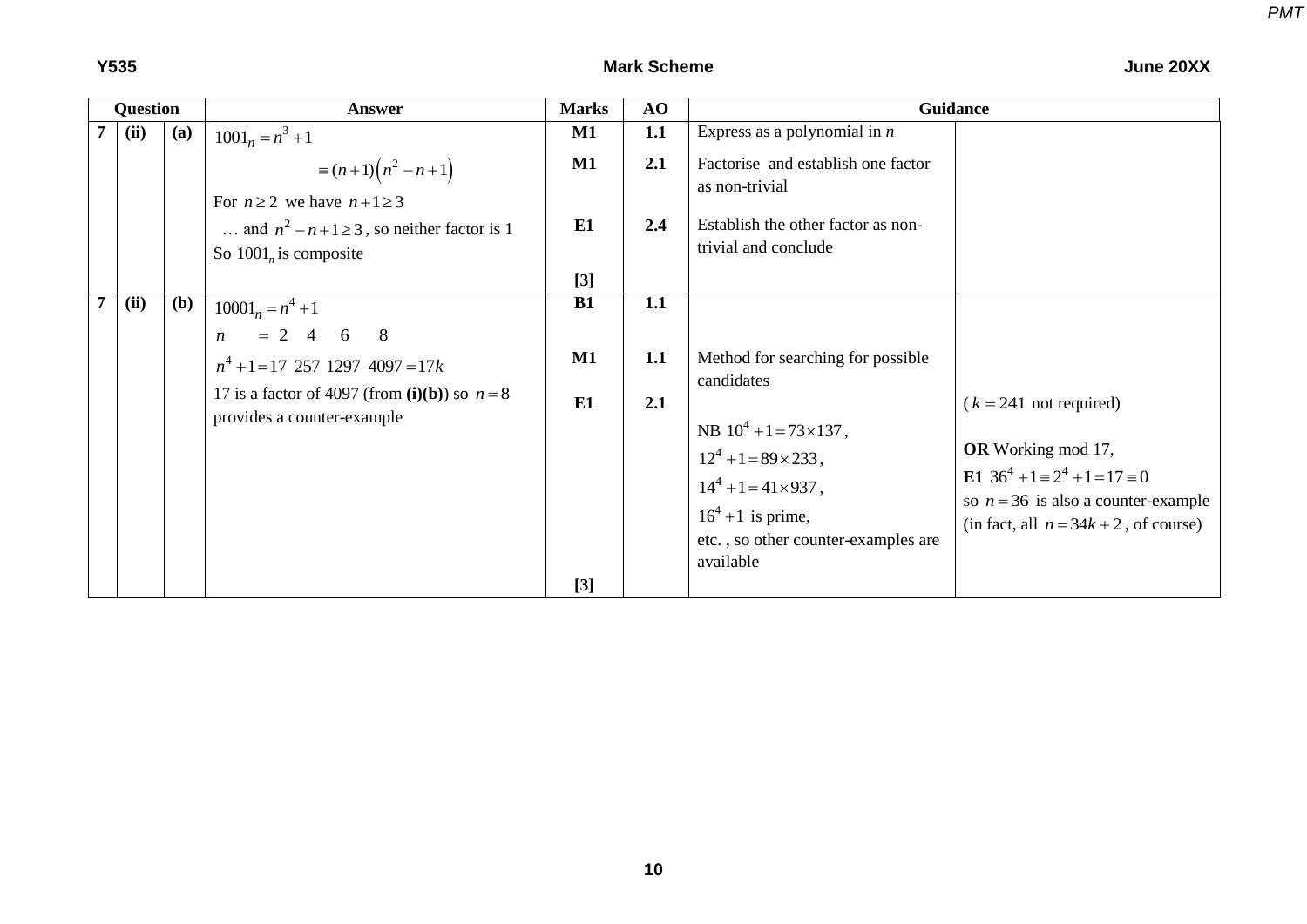| Question                | AO1            | AO2            | AO3(PS)        | AO3(M)                  | <b>Total</b>   |
|-------------------------|----------------|----------------|----------------|-------------------------|----------------|
| 1                       | $\overline{2}$ | 1              | 0              | 0                       | 3              |
| $\overline{2}$          | 5              | $\circledcirc$ | $\circledcirc$ | $\circledcirc$          | 5              |
| $\overline{\mathbf{3}}$ | $\overline{3}$ | $\overline{2}$ | $\circledcirc$ | $\circledcirc$          | 5              |
| 4(i)                    | 1              | $\mathbf{1}$   | 1              | $\circledcirc$          | 3              |
| 4(ii)                   | $\overline{c}$ | $\circledcirc$ | $\circledcirc$ | $\circledcirc$          | $\overline{2}$ |
| 4(iii)                  | $\overline{c}$ | 1              | $\circledcirc$ | $\circledcirc$          | 3              |
| 4(iv)                   | $\circledcirc$ | 1              | $\circledcirc$ | $\circledcirc$          | $\mathbf{1}$   |
| 5(i)(a)                 | $\mathbf{1}$   |                |                |                         | $\mathbf{1}$   |
| 5(i)(b)                 | $\mathbf 1$    |                |                |                         | $\mathbf{1}$   |
| 5(i)(c)                 | $\overline{4}$ |                | 1              |                         | 5              |
| 5(i)(d)                 | $\mathbf{1}$   |                |                |                         | $\mathbf{1}$   |
| 5(ii)                   |                | 1              | $\overline{c}$ |                         | 3              |
| 6(i)                    | $\mathbf{1}$   | 1              | $\circledcirc$ | $\,1$                   | 3              |
| 6(ii)                   | 6              | $\circledcirc$ | $\circledcirc$ | $\circledcirc$          | 6              |
| 6(iii)                  | 1              | $\circledcirc$ | 1              | 1                       | 3              |
| 6(iv)                   |                |                |                | $\overline{2}$          | $\overline{2}$ |
| 7(i)(a)                 | $\overline{c}$ | 3              | $\circledcirc$ | $\circledcirc$          | 5              |
| 7(i)(b)                 | 1              | 1              | $\circledcirc$ | $\circledcirc$          | $\overline{2}$ |
| 7(ii)(a)                | 1              | $\overline{c}$ | $\circledcirc$ | $\circledcirc$          | 3              |
| 7(ii)(b)                | $\overline{2}$ | 1              |                |                         | 3              |
| <b>Totals</b>           | 36             | 15             | 5              | $\overline{\mathbf{4}}$ | 60             |

# **Assessment Objectives (AO) Grid**

PS = Problem Solving  $M =$ Modelling